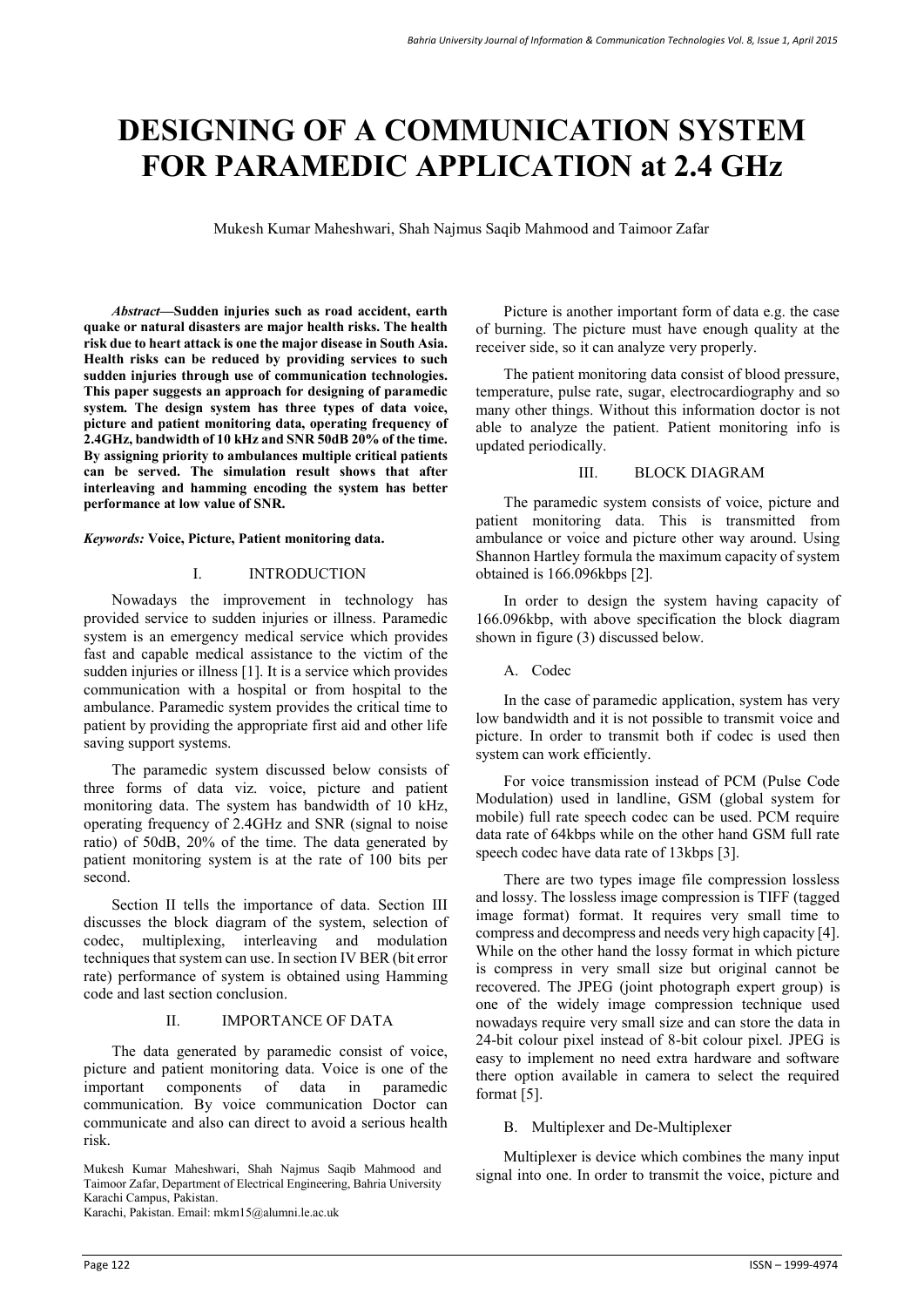patient monitoring data, all were multiplexed [6]. Before the Multiplexer and after De-multiplexer handshaking protocol is implemented in order to make sure data has been correctly received. If picture and patient monitoring data is not correctly received than the transmitter is acknowledge for resending the part of the data which is in error. However this protocol is not well suit for voice transmission.

#### C. Encoding and Decoding

In order to remove the error in data at the receiver, data is encoded. There are so many ways to encode the data, Forward Error Correction technique is one of them. Using forward error correction technique the errors can be detected and corrected.

In forward error correction technique Hamming and Viterbi encoding techniques are famous. The hamming code can detect two errors and can remove 1 error for code length of 7 [7]. While using Convolutional code, it checks the entire data path and the take data with less number of errors. In soft detection it has some information about the data transmitted, while hard decision it does not have any information [7].

The figure (1) shows the BER vs Eb/N0 (energy per bit to noise density) for Hamming code and Convolutional code. It is observe that when Eb/N0 has value less than 0dB Hamming coding technique has better performance as compare to Convolutional. At Eb/N0 of 4dB BER of Convolutional code is 2x10-5 while on the other hand Hamming code has BER of 10-3. At 2x10-5 BER coding gain of 2.5dB, as BER increase coding gain decreases.



Fig. 1. BER vs Eb/N0 for Hamming Code and Convolutional Code.

From above discussion it observed that at low value of SNR Hamming encoding has better performance. As SNR of system is not known 80% of the time, so hamming code technique can be used which can work better at both low and high value of SNR.

At the receiver, decoding has been performed in order to convert the data in original format and to detect and correct the error.

# D. Interleaver and De-Interleaver

In communication when transmitter or receiver is moving than Doppler Shift take place. Due to the Doppler Shift the information has been corrupted. Doppler Effect produces a bunch of errors in information [8].

In order to overcome these errors, there is technique known as interleaving is used. Interleaving is a technique in which bits are mixed together before they are transmitted. If there is a bunch of errors than at the receiver after de-interleaving all these errors are distributed over whole region and these errors can be easily detected, corrected using forward error correction technique [7].

In the paramedic application case the ambulance is moving at the rate 120km/h and having frequency of 2.4GHz. Due to this speed of ambulance the Doppler shift has value of 222.222Hz. Due to Doppler shift of 222.22 Hz, the frequency is shifted by 2.400000222 GHz or 2.399999778 GHz and the time of this shift is 4.5ms [8]. If the baseband bandwidth is greater than Doppler spread than the effect is negligible [8]. During the duration of 4.5ms the bunch of errors occurs in the information, If the information has been interleaved using an interleaver for the duration of 50ms than the errors will distributed over the region and results in decrease BER of the system.

# E. Modulation and Demodulation

Modulation is the process of conversion the data from digital to analog. There are so many ways to convert data in analog form some of them are ASK (Amplitude Shift Keying), FSK (Frequency Shift Keying) and PSK (Phase Shift Keying).

In the case of paramedic FSK has been used than system not able to give the require performance because FSK require a very large bandwidth while it is 10 KHz [9].

In ASK modulation amplitude of the signal has been modulated. If it the signal is transmitted using ASK modulation than at the receiver the signal has been so much faded because of high fluctuation in amplitude above the air link and it difficult to recover it at the receiver [9].

Using PSK phase shift keying the signal can transmit very easily above the air link. Because phase is less resistance to the distortion and if there is any distortion in phase can be easily recovered at the receiver side by using coherent detection [9].

# F. Data Transmission

The multiple access technique allows different users to share the finite bandwidth. This sharing creates a high capacity in small bandwidth [10]. The popular multiple techniques are FDMA (Frequency Division Multiple Access), TDMA (Time Division Multiple Access), CDMA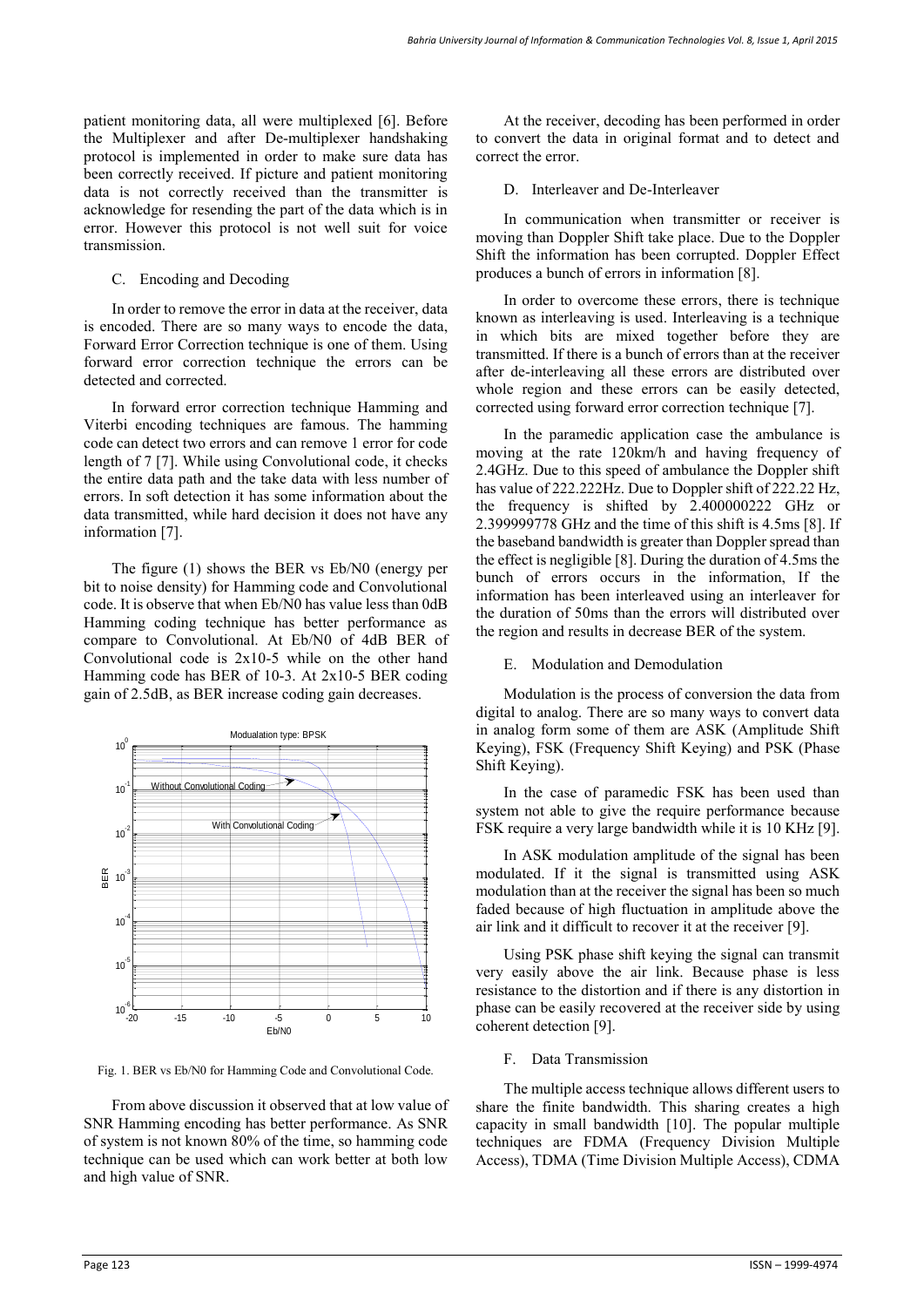(Code Division Multiple Access) and FDD (frequency division duplexing) [11].

By using FDMA, most bandwidth of system has been wasted if ambulances are not communication at all the time. By using FDMA the bandwidth assign to each ambulance is very low, through which communication may not take place [11].

Using TDMA, it is noted that by dividing the time in slots [11], most of the slots are wasted if ambulance is not transmitting or this may be the case that one ambulance has emergency than others, it require more time slots which is not possible to assign.

As bandwidth of the system is limited, and the bandwidth requirement is infinite in CDMA [10]. This creates problem between multiple ambulances.

FDD frequency division duplexing is technique in which bandwidth is divided in two parts [10]. By dividing doing this transmission and reception take place at a time. Using FDD the total bandwidth of 10 KHz is divided in two parts with a guard band between them. (e.g. 2.4GHz-2.400006 GHz for transmission, 2.400006 GHz - 2.4000065GHz Guard Band and 2.400065GHz-2.40001GHz for reception). Using this technique one ambulance can transmit and receive at same time. The guard band is taken size of 0.5 kHz, if there is Doppler shift then it will not cause interference.

#### G. Multiples Ambulances and SNR

If five ambulance are assumed and they want to communicate with the Hospital, than it is not possible to communicate all of them together because if bandwidth is divide in five equal parts than bandwidth available for each ambulance is 2kHz which is very low. On this bandwidth both ways communication is not possible.

In order to communicate with all ambulances the priority has been set according to the condition of the patient. If the patient is serious like heart patient than assign him a first priority as compare to patient whose leg is broken. By assigning this priority the patient with serious condition is first served.

The SNR of the system is greater than 50dB 20% of the time. At this SNR system has capacity of 166.09kbps ideally, in real it is less than that and during this time all data can transmitted together. If SNR decrease to 10dB than system has capacity of 34.594kbps and all data can be transmitted. If SNR falls less than -10 dB than system has very low capacity on that time only patient monitoring data is transmitted.

For reliable communication the BER of the system is checked every time at the receiver and the transmitter is acknowledged for that. At high value of BER means low value of SNR transmitter transmits only the voice and patient monitoring data. If BER increase more than transmitter only transmits the patient monitoring data.

#### H. Fading

When data is transmitted over the air link than data is corrupted due to the effect of noise and fading. As AWGN is White Gaussian Noise and its value is constant, it can be overcome by increase the Eb/N0. The Rician fading is dominant in the town, because of the NLOS (non line of sight) between transmitter and receiver. Due to which loss is very high as compare to LOS (line of sight path). This loss is due to multipath effect resulting in ISI (inter symbol of interference) at the receiver [12].

# IV. SIMULATION OF SYSTEM USING HAMMING CODE

The system is simulated using Matlab. In the simulation the sample time 0.0001, so it generates a data of 10 KHz and after that data is hamming encoded and interleaved using matrix interleaver size of 49x49 to distribute the errors over the whole region. After running the above simulation the plot of Eb/N0 vs BER is obtained shown in figure (2).



Fig. 2. Eb/N0 vs BER using BPSK, QPSK Modulation, Hamming code and interleaving.

From above figure (2) it is observed that using BPSK modulation (black line) at low value of Eb/N0 BER is very high. BER has value of  $3x10-1$  at Eb/N0 has value of 0. As the Eb/N0 increase to 10 the BER reaches to 6x10-2. As Eb/N0 increased the BER of the system becomes decreases and it will be constant when Eb/N0 30. While using QPSK modulation (red line) the BER of system is very high as compare to BPSK at high value of Eb/N0.

#### V. CONCLUSION

From above discussion it concludes that by using GSM full rate speech codec and for picture JPEG, three types of data can be transmitted in bandwidth of 10 KHz. All three types of data can be transmitted together when SNR has value of 50dB. When SNR is less than 0dB on that time only patient monitoring data is transmitted. By assigning priority multiple ambulances can be communicated. Using FDD transmission and reception can take place at a time. By using of BPSK modulation, Hamming encoding and